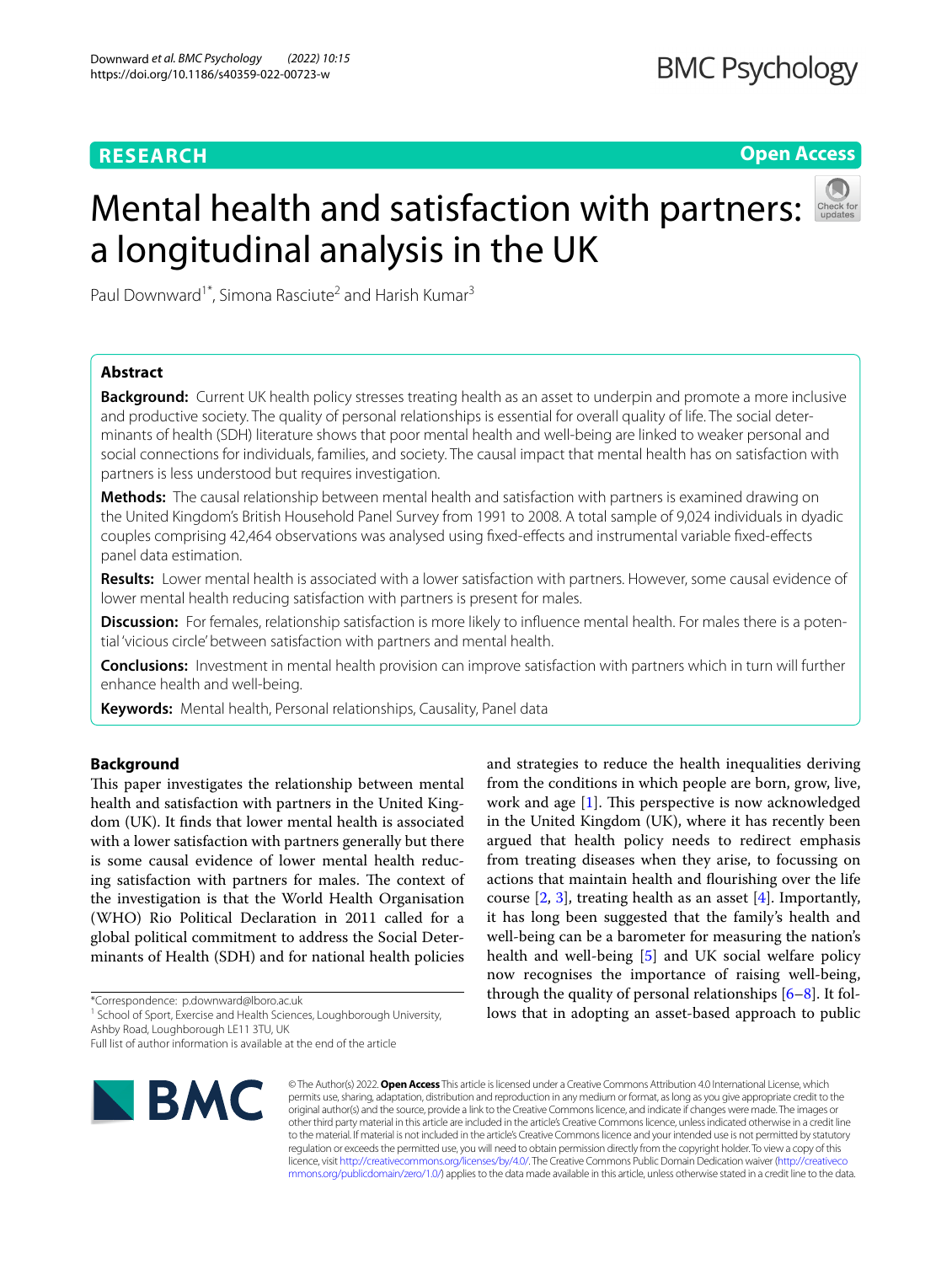health [[2\]](#page-8-1), better understanding the links between satisfaction with partners and their health is important.

There are longstanding theoretical reasons to expect a link between relationships generally, well-being and health  $[9-12]$  $[9-12]$  $[9-12]$ . Relationships can offset loneliness  $[13]$  $[13]$  $[13]$ and provide a basis for enjoyable shared social interactions and emotional pleasure [\[14\]](#page-8-10), which is more likely to be the case with attachment relationships, for example, between household members who are close and extremely important to one another [[15](#page-8-11), [16](#page-8-12)]. Satisfaction with partners, traditionally in marriage, is identifed as being important for adults  $[17]$  $[17]$ . The marital resource model indicates that marriage, but by implication partnerships, provides social, psychological and economic resources that contribute to better health which would not be available to those living on their own [\[18](#page-8-14)].

Two strands of empirical work addressing these issues can be identifed. One strand focuses on the characteristic of being in a partnership as an implied determinant of health and wellbeing. For example, being married or cohabiting is associated with improved health, lower morbidity and mortality [[19](#page-8-15), [20](#page-8-16)], less functional limitations [[21\]](#page-8-17) and lower mortality for causes of deaths that have a strong behavioural basis, such as lung cancer and cirrhosis [\[18\]](#page-8-14). Married individual are less likely to smoke [[19\]](#page-8-15), more likely to eat healthier diets, less likely to drink heavily and to take risks that increase the probability of accidents and injuries  $[18]$  $[18]$  $[18]$ . These effects are also found to vary between genders  $[22-24]$  $[22-24]$  as well as age, with the health gap between married and unmarried individuals being the largest at the age of 55–59 years [\[25](#page-8-20)].

Another strand of literature focusses directly on satisfaction with the dyadic relationship and its association with health and well-being, exploring potential diferences between males and females. It has been found that depression at a later point in time, for both males and females in a couple, can stem from previously experienced marital dissatisfaction [[26](#page-8-21)], that higher overall life satisfaction for both male and female partners is associated with higher marital quality [\[27](#page-8-22)], and that marital strain can accelerate the decline in self-rated health for both ageing males and female partners [\[28](#page-8-23)]. However, research has also indicated that wives' well-being is more closely associated with marital satisfaction than their partners [[29](#page-8-24)].

Signifcantly, less research has focussed on the implied role of health and well-being as a determinant of satisfaction with partners. Nonetheless, it has been shown that higher levels of depression can predict lower marital satisfaction [\[52\]](#page-9-0) and this might be more relevant for males [[30,](#page-8-25) [31](#page-8-26)]. Moreover, the reverse infuence of marital satisfaction on depression has been shown to be more relevant for females [\[31\]](#page-8-26). More generally, reviews of studies

show that greater satisfaction with partners is related to better health [\[32](#page-8-27)].

Finally, other contextual factors have been shown to be important factors that shape the role of family relationships on well-being and health. These include income [[33\]](#page-8-28), educational level and occupational hierarchy [[34–](#page-8-29)[37\]](#page-8-30).

Drawing on the above policy context and literature this study seeks to contribute to better understanding the relationship between mental health and the satisfaction with partners for individuals who are married or in a civil partnership based on nationally representative longitudinal data. More specifcally, the paper seeks to make a number of contributions. First, it responds to the call for more longitudinal studies that provide stronger causal inferences on such relationships  $[32]$  $[32]$ . The focus is upon mental health because of its central importance for relationship building and well-being [[38](#page-8-31)]. Second, analysis is undertaken for both males and females because of the recognised diferences between the genders [[22](#page-8-18)[–24](#page-8-19)] and, as noted above, the research identifes potentially diferent associations for males and females between depression and satisfaction with partners [[30,](#page-8-25) [31\]](#page-8-26). Moreover, there are a variety of diferent reasons to expect gender diferences. Females might be more comfortable discussing their emotional distress [\[22](#page-8-18)]. Females, compared to males, moreover tend to manage more roles within and outside the family and, consequently, in the presence of illness, will experience more role disruption [[22](#page-8-18)]. Finally, the dyadic roles of partners is also accounted for in the analysis because although some research does not identify an association between cross-partner satisfaction and own outcomes [[27\]](#page-8-22), cross-partner satisfaction efects have been identified in other research [[30\]](#page-8-25).

## **Methods**

A longitudinal observational research design is employed based upon data from the British Household Panel Survey (BHPS). The BHPS is a longitudinal social survey of households and individuals living in the UK. It began in 1991 and lasted until 2008, when it was superseded by the Understanding Society Survey (USS). The first set of questions were implemented between late 1991 and early 1992 in Wave 1 and contained approximately 5,500 households with 10,300 individuals from England. In 1999, the survey was rolled out in Scotland and Wales, and in 2001 a sample from Northern Ireland was added. By Wave 11, the panel had grown to 10,500 households. The data cover a wide range of information including household and individual characteristics, socio-demographics, health and education, fnances, and social activities. The BHPS is employed in this research as it explicitly investigates satisfaction with partners following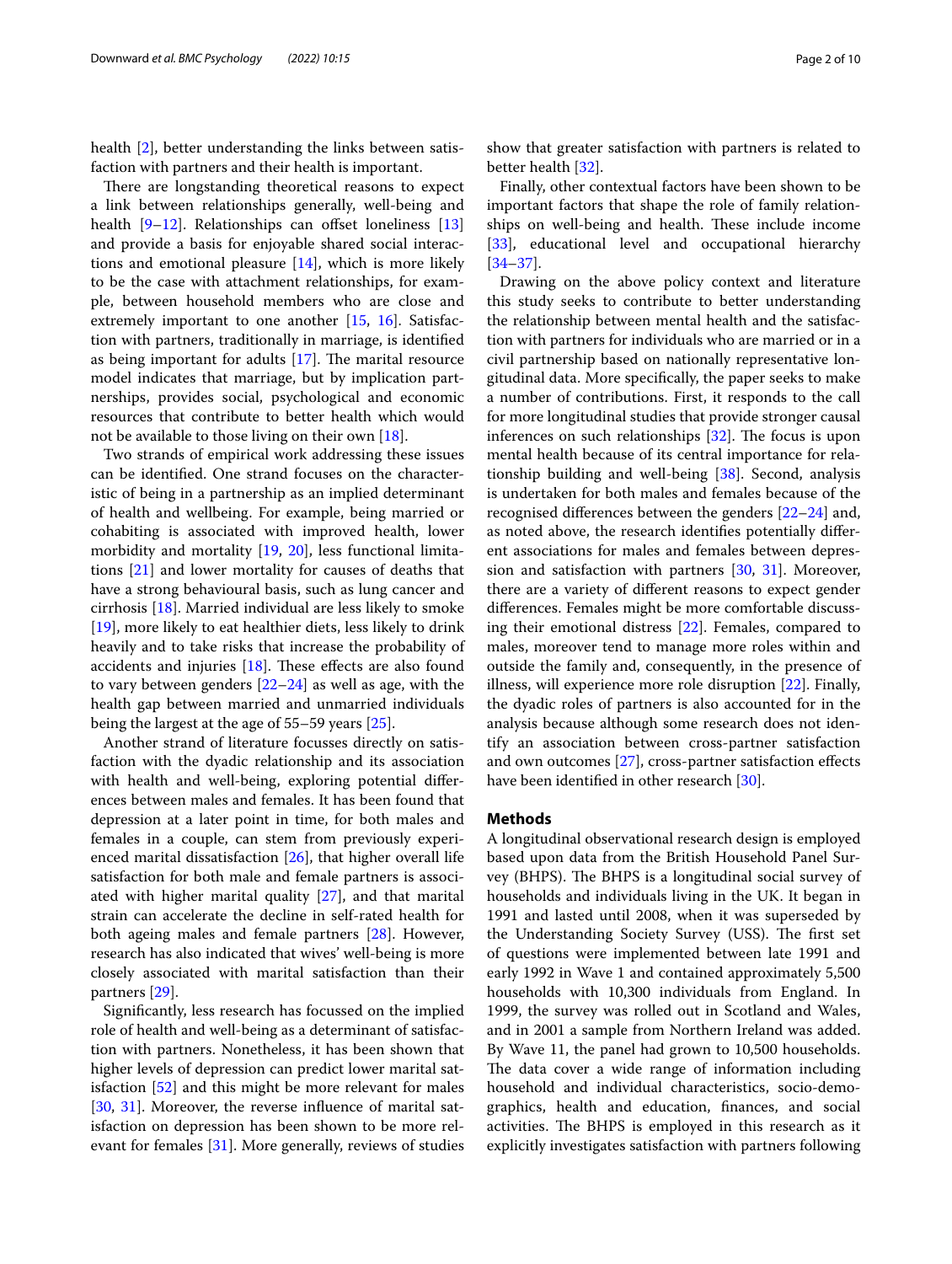the same representative sample of individuals for 10 years between 1998 and 2008. The analysis focusses on a dyadic sample of 9,024 individuals who are either married or in a civil partnership in each wave of the survey, producing a total sample of 42,464 observations.

The mental health measure for this study is the 12 item General Health Questionnaire (GHQ12) [[39\]](#page-8-32). The Likert version is used for the analysis  $[40, 41]$  $[40, 41]$  $[40, 41]$  $[40, 41]$ . The GHQ12 measure is the most commonly used screening instrument for the detection of common mental disorders as well as being a more general measure of psychological wellbeing  $[42, 43]$  $[42, 43]$  $[42, 43]$ . The GHQ12 is a self-reported measure of mental health that comprises 12 questions regarding the respondent's emotional and psychological health over the past few weeks that precede the interview [\[44](#page-9-5)]. Higher values of GHQ12 indicate reduced mental health. It should be recognised, however, that as a composite measure, GHQ12 score can potentially mask the infuence of more nuanced and targeted insights that might arise from focussing on specifc items within the scale [[43\]](#page-9-4).

Satisfaction with partners is measured in the BHPS through a question that asks individuals to rate explicitly how dissatisfed or satisfed they are with their spouse or partner. The responses range between  $1-7$ , where  $1$  represents not at all satisfed and 7 represents completely satisfied. This variable measures one aspect of life-satisfaction, as a component of general well-being [\[45](#page-9-6)], and is linked to marital quality through being an expression of self-reported satisfaction with a relationship [[32\]](#page-8-27). The measure is distinct from hedonic, experiential measures of well-being. These capture happiness or pleasure, such as the degree of happiness in a relationship as, for example, measured in the USS [[46\]](#page-9-7). Satisfaction with partners is also distinct from the eudaimonic notion of well-being which is connected with the personal growth, development and functioning of individuals through their activities  $[47]$  $[47]$ . This latter aspect of well-being resonates most closely with the dimension of dyadic cohesion in which couples collectively engage in activities, and exchange of ideas through discussion [\[48](#page-9-9)]. It forms part of a broader model of marital adjustment in which dyadic consensus, dyadic satisfaction and afectional expression are also part [\[49](#page-9-10)]. Dyadic consensus identifes the degree to which a couple agrees on matters of importance to their relationship, dyadic satisfaction identifes the degree to which a couple is satisfed with their relationship, and afective expression shows the degree of demonstration of afection [[50\]](#page-9-11). Within the context of this model, the current research focusses on the dyadic satisfaction dimension.

Confounding variables measuring the individual's age [[51\]](#page-9-12), level of education, employment status [\[34](#page-8-29)[–36\]](#page-8-33), and income [[33\]](#page-8-28) are included in the analysis as they are identifed to be important in the literature above. A measure of the presence of long-term illness is added because of the potential for pre-existing conditions to shape how changes in health infuence relationship satisfaction [[37](#page-8-30)].

Finally, because in a dyadic context there is the potential for an individuals' partner satisfaction with them to infuence their satisfaction with their partner, alternative specifcations of the analysis were undertaken with the partners satisfaction with their partner included and excluded [[30,](#page-8-25) [52\]](#page-9-0). All variables and descriptive statistics are presented in Table [1.](#page-3-0)

The data presented there for dyadic couples is very similar to that for the sample of 65,768 individuals who are either married or in a civil partnership but are not matched across waves of the survey. For example, the mean values for the dyadic and non-dyadic individuals respectively are 6.401 and 6.354 for Satisfaction, 10.877 and 11.071 for GHQ12, 50.121 and 50.124 for Age and 1.773 and 1.749 for Real Family Income. A further consequence of focussing on such dyadic partners in the sample is that analysis distinguishing between the variety of forms of relationship status on satisfaction with partners is not undertaken. The focus is on married couples or those in a civil partnership rather than individuals who are cohabiting, separated, divorced, widowed or never married.

To work towards a causal understanding of the efects of mental health on satisfaction with partners, fxed efects, and instrumental variable fxed-efects panel data estimators are employed. The fixed effects control for endogeneity associated with unobserved time invariant personal characteristics, while the instrumental variable fxed-efects panel data estimator is employed to additionally control for reverse causality.

To apply the instrumental variable fxed-efects estimator, instrumental variables need to be identifed that are correlated with GHQ12 but primarily afect satisfaction with partners indirectly through the mental health variable. Furthermore, the instrumental variables cannot be correlated with the unobserved factors measured by the fxed efects [[53\]](#page-9-13). In this study, frst of all dummy variables for the countries in the UK (England, Scotland and Wales compared to Northern Ireland and the Channel Isles) in which the respondent resides are employed as instrumental variables. The country dummy variables, it is assumed, capture elements of the national variation in supply of health  $[54]$  $[54]$  $[54]$ . The devolution of governments in the countries of Scotland, Wales, and Northern Ireland in 1999, has led to diferent system of governance across the countries. The availability of panel data enables the use of the lagged value of mental health as an instrument.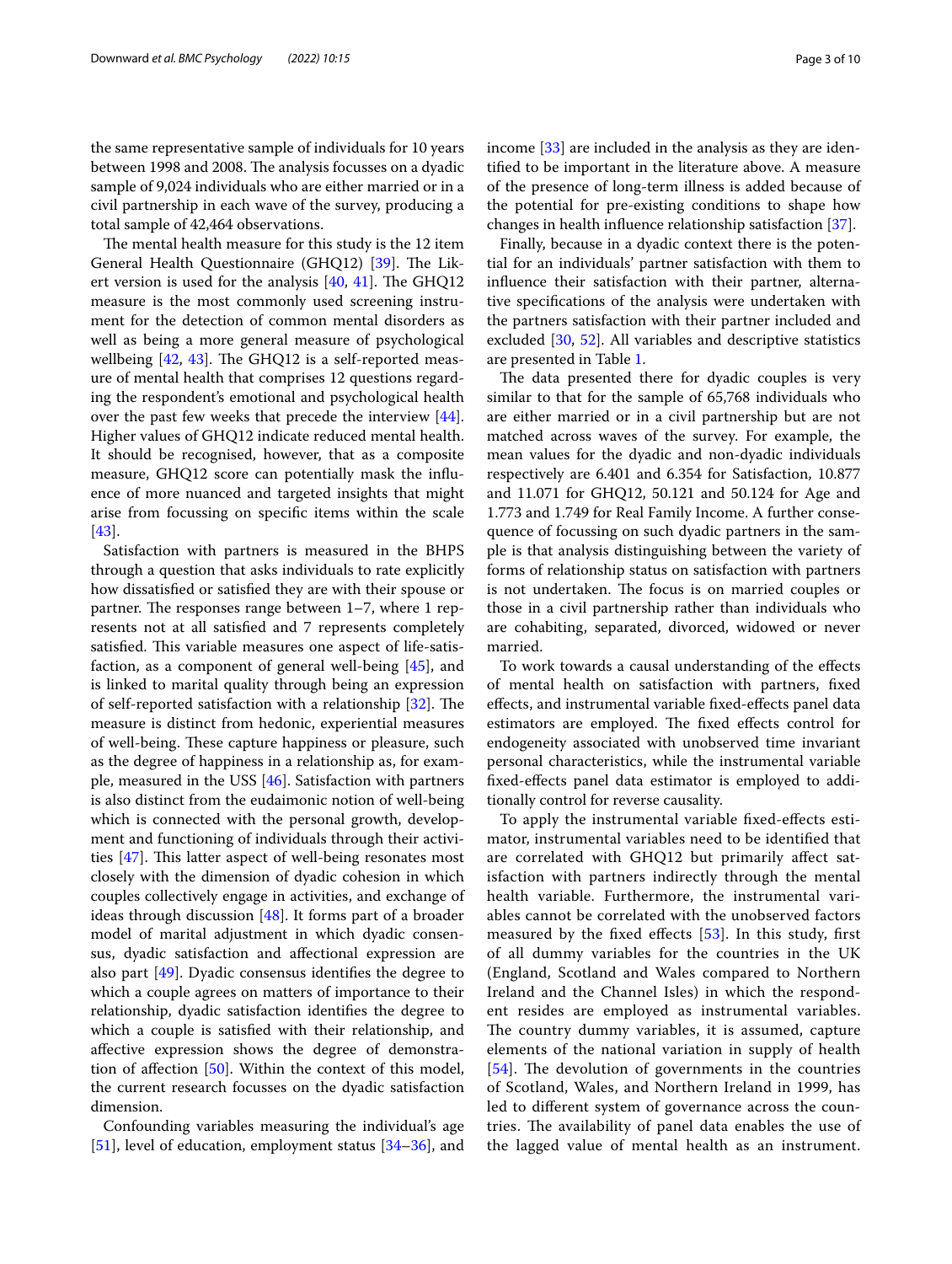<span id="page-3-0"></span>**Table 1** Variable descriptions and characteristics of data

| Variable           | <b>Description</b>                                       | Mean   | Std. Dev | Min          | Q1                       | Median                   | Q <sub>3</sub>           | Max            |
|--------------------|----------------------------------------------------------|--------|----------|--------------|--------------------------|--------------------------|--------------------------|----------------|
| Satisfaction       | Satisfaction with partner (1-not at all to 7 completely) | 6.401  | 1.005    | 1            | 6                        | $\overline{7}$           | $\overline{7}$           | 7              |
| Partner            | Partner satisfaction                                     |        | 1.005    | $\mathbf{1}$ | 6                        | 7                        | 7                        | 7              |
| GHQ12              | GHQ12 Likert scale (0 to 36)                             |        | 5.061    | $\mathbf{0}$ | 7                        | 10                       | 13                       | 36             |
| GHQ12Partner       | Partner GHQ12 Likert scale (0 to 36)                     | 10.877 | 5.061    | $\Omega$     | 7                        | 10                       | 13                       | 36             |
| Sex                | Sex (1 - male, 0 -female)                                | 0.500  | 0.500    | $\mathbf{0}$ | $\overline{\phantom{0}}$ | $\overline{\phantom{0}}$ | $\overline{\phantom{m}}$ | 1              |
| Age                | Age in years                                             | 50.121 | 15.708   | 18           | 36                       | 48                       | 63                       | 94             |
| Higher Education   | Has a degree or equivalent (1-yes, 0-no)                 | 0.261  | 0.439    | $\Omega$     | $\overline{\phantom{0}}$ |                          | $\overline{\phantom{m}}$ |                |
| Alevel             | Has A levels (1-yes, 0-no)                               | 0.205  | 0.404    | $\Omega$     | $\overline{\phantom{0}}$ | -                        | $\qquad \qquad -$        |                |
| GCSE               | Has GCSEs or other qualification(1-yes, 0-no)            |        | 0.472    | $\mathbf{0}$ | $\overline{\phantom{0}}$ |                          | $\overline{\phantom{m}}$ | 1              |
| $Child 0-2$        | Number of children aged 0 to 2 years                     | 0.100  | 0.316    | $\circ$      | 0                        | $\circ$                  | $\mathbf{0}$             | 3              |
| Child 3-4          | Number of children aged 3 to 4 years                     | 0.107  | 0.325    | $\Omega$     | $\Omega$                 | $\mathbf{0}$             | $\Omega$                 | 3              |
| Child 5-11         | Number of children aged 5 to 11 years                    | 0.382  | 0.720    | $\Omega$     | $\Omega$                 | $\Omega$                 | 1                        | $\overline{4}$ |
| Child 12-15        | Number of children aged 12 to 15 years                   | 0.148  | 0.431    | 0            | 0                        | $\Omega$                 | 0                        | $\overline{3}$ |
| Real Family Income | Real gross monthly household income (£000)               | 1.773  | 1.650    | 0.00         | 0.66                     | 1.39                     | 2.39                     | 21.04          |
| Self employed      | Self-employed (1-yes, 0-no)                              | 0.083  | 0.276    | 0            | $\qquad \qquad -$        |                          |                          |                |
| Employed           | Employed full time (1-yes, 0-no)                         | 0.521  | 0.500    | 0            |                          |                          | $\qquad \qquad -$        |                |
| Unemployed         | Unemployed (1-yes, 0-no)                                 | 0.013  | 0.114    | $\Omega$     | $\overline{\phantom{0}}$ |                          |                          |                |
| Retired            | Retired (1-yes, 0-no)                                    | 0.264  | 0.441    | $\Omega$     | $\overline{\phantom{0}}$ |                          | $\overline{\phantom{0}}$ |                |
| Maternity leave    | On maternity leave (1-yes, 0-no)                         | 0.007  | 0.086    | 0            | $\qquad \qquad -$        |                          | $\overline{\phantom{0}}$ |                |
| Family care        | Caring for the family (1-yes, 0-no)                      | 0.071  | 0.257    | 0            |                          |                          |                          |                |
| Full-time study    | In full-time study (1-yes, 0-no)                         | 0.004  | 0.061    | $\Omega$     | $\overline{\phantom{0}}$ |                          | $\overline{\phantom{0}}$ |                |
| Long-term sick     | On long-term sick leave (1-yes, 0-no)                    | 0.032  | 0.177    | $\mathbf{0}$ | $\overline{\phantom{m}}$ | $\overline{\phantom{m}}$ | $\overline{\phantom{m}}$ |                |
| England            | Respondent is from England (1-yes, 0-no)                 | 0.583  | 0.493    | $\Omega$     |                          |                          |                          |                |
| Scotland           | Respondent is from Scotland (1-yes, 0-no)                | 0.171  | 0.377    | $\circ$      |                          |                          | $\overline{\phantom{0}}$ |                |
| Wales              | Respondent is from Wales (1-yes, 0-no)                   | 0.153  | 0.360    | $\circ$      |                          |                          |                          |                |
| n                  |                                                          | 42,464 |          |              |                          |                          |                          |                |

It is likely that past and current mental health will be strongly correlated. However, the use of the lagged value of mental health as an instrument depends on the lagged values themselves not belonging to the estimating equation and that they are sufficiently correlated with the simultaneously determined explanatory variable [[55\]](#page-9-15).

The adequacy of the instrumental variables is, thus, tested statistically. Their relevance was examined through F-tests assessing their joint signifcance in a regression of the measure of mental health on the instrumental variables and other confounding variables. The potential signifcance of the lag of mental health being directly included in the equation explaining satisfaction with the partner was assessed through t-tests. Finally, the validity of the instrumental variables was tested by the Sargan-Hansen test, which examines the independence of the instrumental variables from the errors of the instrumental variable regression [[53\]](#page-9-13). Finally, robust variance–covariance matrix estimates were used to draw all inferences to control for heteroscedasticity in the crosssectional component of the data [[56\]](#page-9-16). Relevant ethical clearance was obtained from the authors' institution and all methods were applied in accordance with the relevant guidelines and regulations.

# **Results**

Tables [2](#page-4-0) and [3](#page-5-0) presents regression results for the fixed efects panel data estimator and the instrumental variable fxed efects panel data estimator, in which lagged mental health and country dummy variables are used as instruments, respectively. The estimates focus on the males and females in the couple and include and exclude measures of each other's satisfaction as well as each other's GHQ12 scores as confounders. The tests for the relevance and validity of the instruments are reported at the bottom of the tables. Collectively, the insignifcant t-tests of lagged GHQ12 in the equations for satisfaction at the bottom of Table [2](#page-4-0) and the statistically signifcant F-statistics of the instruments in equations for GHQ12 and the insignifcant Sargan-Hansen statistics in Table [3](#page-5-0) indicate evidence in favour of the relevance and validity of the instruments used.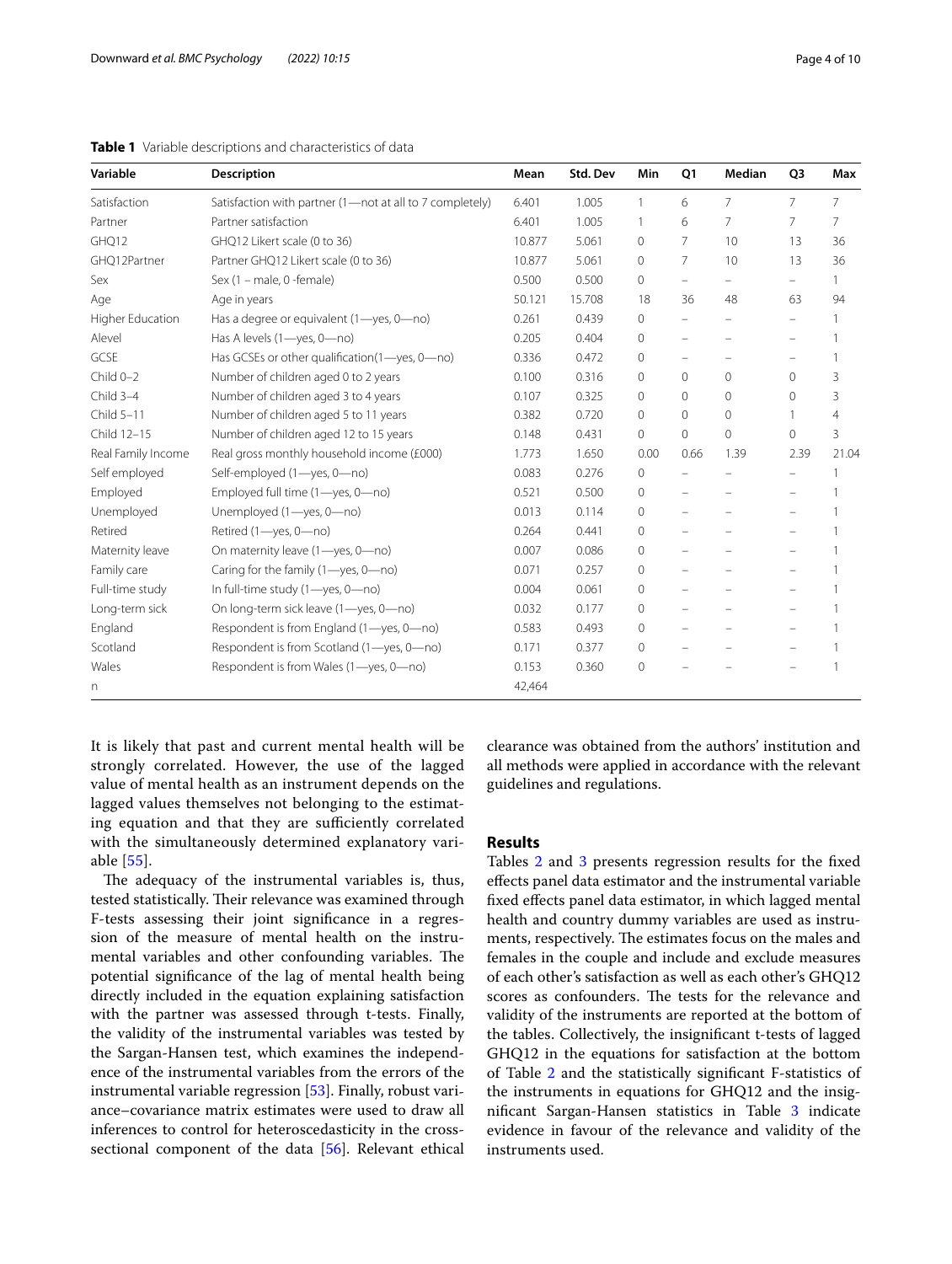|                     | Male         | Female                   | Male with partner<br>satisfaction | Female with partner<br>satisfaction | Male with partner Female with<br>GHQ12 | partner<br>GHQ12 |
|---------------------|--------------|--------------------------|-----------------------------------|-------------------------------------|----------------------------------------|------------------|
| GHQ12               | $-0.0210***$ | $-0.0213***$             | $-0.0189***$                      | $-0.0195***$                        | $-0.0197***$                           | $-0.0201***$     |
|                     | $(-8.70)$    | $(-11.77)$               | $(-8.20)$                         | $(-11.12)$                          | $(-8.15)$                              | $(-11.11)$       |
| Partner             |              |                          | $0.158***$                        | $0.185***$                          |                                        |                  |
|                     |              |                          | (12.07)                           | (11.60)                             |                                        |                  |
| GHQ12Partner        |              | $\overline{\phantom{0}}$ |                                   | $\qquad \qquad -$                   | $-0.00753***$                          | $-0.00921***$    |
|                     |              |                          |                                   |                                     | $(-5.24)$                              | $(-4.70)$        |
| Age                 | $-0.0124***$ | $-0.0227***$             | $-0.00898***$                     | $-0.0202***$                        | $-0.0120***$                           | $-0.0221***$     |
|                     | $(-5.30)$    | $(-8.54)$                | $(-3.96)$                         | $(-7.81)$                           | $(-5.14)$                              | $(-8.32)$        |
| Higher education    | $-0.165$     | $-0.156$                 | $-0.122$                          | $-0.162$                            | $-0.171$                               | $-0.168$         |
|                     | $(-0.90)$    | $(-1.05)$                | $(-0.71)$                         | $(-1.10)$                           | $(-0.92)$                              | $(-1.14)$        |
| Alevel              | $-0.0399$    | $-0.00761$               | $-0.0269$                         | $-0.00242$                          | $-0.0419$                              | $-0.0124$        |
|                     | $(-0.27)$    | $(-0.05)$                | $(-0.19)$                         | $(-0.02)$                           | $(-0.28)$                              | $(-0.09)$        |
| GCSE                | $-0.0351$    | 0.0771                   | $-0.0344$                         | 0.0707                              | $-0.0304$                              | 0.0753           |
|                     | $(-0.48)$    | (0.87)                   | $(-0.48)$                         | (0.84)                              | $(-0.41)$                              | (0.87)           |
| Child 0-2           | $-0.0404*$   | $-0.0292$                | $-0.0369*$                        | $-0.0180$                           | $-0.0370*$                             | $-0.0277$        |
|                     | $(-1.85)$    | $(-1.15)$                | $(-1.74)$                         | $(-0.73)$                           | $(-1.70)$                              | $(-1.09)$        |
| Child 3-4           | $-0.0825***$ | $-0.107***$              | $-0.0653***$                      | $-0.0908***$                        | $-0.0816***$                           | $-0.106***$      |
|                     | $(-3.66)$    | $(-4.36)$                | $(-2.96)$                         | $(-3.77)$                           | $(-3.62)$                              | $(-4.36)$        |
| Child 5-11          | $-0.0647***$ | $-0.0942***$             | $-0.0505***$                      | $-0.0822***$                        | $-0.0662***$                           | $-0.0936***$     |
|                     | $(-3.25)$    | $(-4.53)$                | $(-2.66)$                         | $(-4.08)$                           | $(-3.34)$                              | $(-4.50)$        |
| Child 12-15         | $-0.0984***$ | $-0.119***$              | $-0.0784***$                      | $-0.101***$                         | $-0.0978***$                           | $-0.118***$      |
|                     | $(-3.52)$    | $(-3.99)$                | $(-2.91)$                         | $(-3.51)$                           | $(-3.51)$                              | $(-3.97)$        |
| Real family income  | 0.00251      | $0.0178**$               | 0.00275                           | $0.0199**$                          | 0.00245                                | $0.0167*$        |
|                     | (0.55)       | (1.99)                   | (0.61)                            | (2.30)                              | (0.53)                                 | (1.87)           |
| Self employed       | $-0.107$     | $-0.111$                 | $-0.106$                          | $-0.130$                            | $-0.108$                               | $-0.108$         |
|                     | $(-0.90)$    | $(-0.84)$                | $(-0.89)$                         | $(-1.02)$                           | $(-0.92)$                              | $(-0.82)$        |
| Employed            | $-0.0982$    | $-0.0117$                | $-0.106$                          | $-0.0319$                           | $-0.0995$                              | $-0.0101$        |
|                     | $(-0.83)$    | $(-0.09)$                | $(-0.90)$                         | $(-0.27)$                           | $(-0.85)$                              | $(-0.08)$        |
| Unemployed          | $-0.0488$    | 0.0428                   | $-0.0683$                         | 0.0164                              | $-0.0480$                              | 0.0426           |
|                     | $(-0.37)$    | (0.31)                   | $(-0.52)$                         | (0.12)                              | $(-0.37)$                              | (0.31)           |
| Retired             | $-0.130$     | 0.0328                   | $-0.142$                          | 0.0191                              | $-0.134$                               | 0.0304           |
|                     | $(-1.10)$    | (0.26)                   | $(-1.19)$                         | (0.16)                              | $(-1.14)$                              | (0.24)           |
| Family care         | 0.0397       | $-0.00151$               | 0.0522                            | $-0.0240$                           | 0.0437                                 | $-0.00190$       |
|                     | (0.20)       | $(-0.01)$                | (0.26)                            | $(-0.20)$                           | (0.22)                                 | $(-0.02)$        |
| Full-time study     | $-0.239$     | $-0.0818$                | $-0.246$                          | $-0.111$                            | $-0.245$                               | $-0.0847$        |
|                     | $(-1.52)$    | $(-0.56)$                | $(-1.58)$                         | $(-0.79)$                           | $(-1.55)$                              | $(-0.58)$        |
| Long-term sick      | $-0.0665$    | $-0.0213$                | $-0.0953$                         | $-0.0373$                           | $-0.0697$                              | $-0.0225$        |
|                     | $(-0.49)$    | $(-0.15)$                | $(-0.70)$                         | $(-0.28)$                           | $(-0.52)$                              | $(-0.16)$        |
| Maternity leave     |              | 0.101                    |                                   | 0.0497                              |                                        | 0.101            |
|                     |              | (0.76)                   |                                   | (0.39)                              |                                        | (0.76)           |
| Constant            | 7.524***     | 7.764***                 | $6.307***$                        | $6.435***$                          | 7.580***                               | 7.823***         |
|                     | (41.64)      | (41.20)                  | (31.60)                           | (31.06)                             | (42.03)                                | (41.52)          |
| $\sqrt{n}$          | 21,232       | 21,232                   | 21,232                            | 21,232                              | 21,232                                 | 21,232           |
| t-stat of lag GHQ12 | $-1.54$      | $-0.96$                  | $-1.4$                            | $-0.89$                             | $-1.44$                                | $-0.86$          |

## <span id="page-4-0"></span>**Table 2** Non-IV regression results of mental health on personal relationships

Robust cluster t statistics in parentheses

 $p$  < 0.1; \*\*p < 0.05; \*\*\*p < 0.01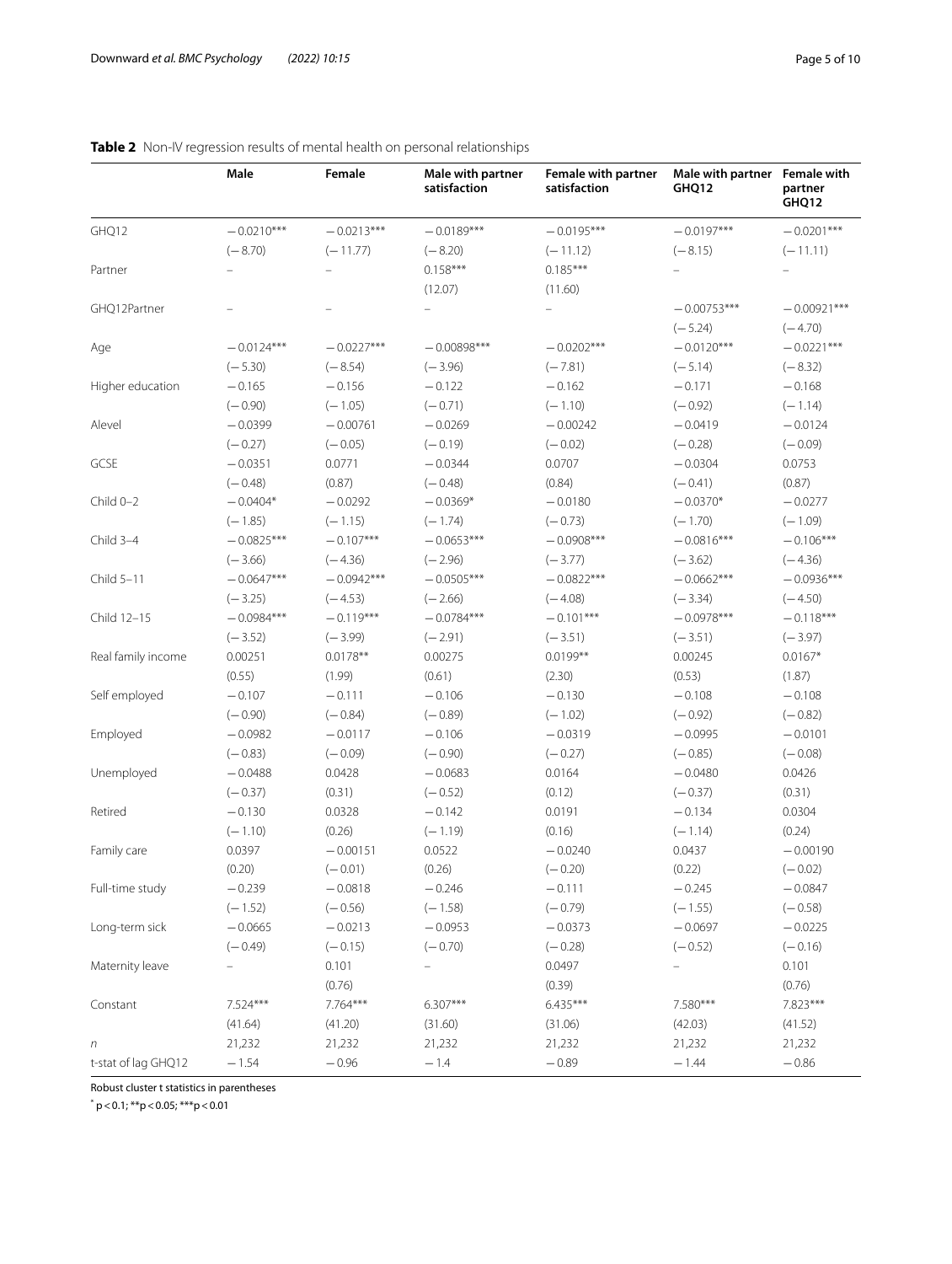|                     | Male                     | Female       | Male with partner<br>satisfaction | Female with partner<br>satisfaction | Male with partner<br>GHQ12 | <b>Female with</b><br>partner<br>GHQ12 |
|---------------------|--------------------------|--------------|-----------------------------------|-------------------------------------|----------------------------|----------------------------------------|
| GHQ12               | $-0.0774*$               | $-0.0274$    | $-0.0645$ <sup>a</sup>            | $-0.0269$                           | $-0.0740*$                 | $-0.00545$                             |
|                     | $(-1.84)$                | $(-0.30)$    | $(-1.59)$                         | $(-0.29)$                           | $(-1.77)$                  | $(-0.07)$                              |
| Partner             |                          |              | $0.144***$                        | $0.183***$                          |                            |                                        |
|                     |                          |              | (8.30)                            | (4.96)                              |                            |                                        |
| GHQ12Partner        |                          |              | $\overline{\phantom{0}}$          |                                     | $-0.000863$                | $-0.0117$                              |
|                     |                          |              |                                   |                                     | $(-0.16)$                  | $(-0.87)$                              |
| Age                 | $-0.00858**$             | $-0.0223***$ | $-0.00619*$                       | $-0.0198***$                        | $-0.00876***$              | $-0.0228***$                           |
|                     | $(-2.35)$                | $(-3.61)$    | $(-1.85)$                         | $(-3.40)$                           | $(-2.58)$                  | $(-4.85)$                              |
| Higher education    | $-0.130$                 | $-0.148$     | $-0.0971$                         | $-0.153$                            | $-0.132$                   | $-0.190$                               |
|                     | $(-0.72)$                | $(-0.79)$    | $(-0.57)$                         | $(-0.82)$                           | $(-0.73)$                  | $(-1.04)$                              |
| Alevel              | $-0.00766$               | $-0.00307$   | $-0.00200$                        | 0.00300                             | $-0.00975$                 | $-0.0243$                              |
|                     | $(-0.05)$                | $(-0.02)$    | $(-0.01)$                         | (0.02)                              | $(-0.06)$                  | $(-0.16)$                              |
| GCSE                | 0.00959                  | 0.0792       | 0.00156                           | 0.0734                              | 0.00755                    | 0.0699                                 |
|                     | (0.11)                   | (0.84)       | (0.02)                            | (0.80)                              | (0.09)                     | (0.79)                                 |
| Child 0-2           | $-0.0292$                | $-0.0267$    | $-0.0282$                         | $-0.0152$                           | $-0.0295$                  | $-0.0331$                              |
|                     | $(-1.19)$                | $(-0.58)$    | $(-1.21)$                         | $(-0.34)$                           | $(-1.24)$                  | $(-0.83)$                              |
| Child 3-4           | $-0.0797***$             | $-0.106***$  | $-0.0645***$                      | $-0.0904***$                        | $-0.0798***$               | $-0.107***$                            |
|                     | $(-3.38)$                | $(-4.06)$    | $(-2.85)$                         | $(-3.64)$                           | $(-3.41)$                  | $(-4.19)$                              |
| Child 5-11          | $-0.0637***$             | $-0.0957***$ | $-0.0510***$                      | $-0.0842***$                        | $-0.0640***$               | $-0.0900***$                           |
|                     | $(-3.14)$                | $(-3.27)$    | $(-2.64)$                         | $(-2.77)$                           | $(-3.16)$                  | $(-3.29)$                              |
| Child 12-15         | $-0.0959***$             | $-0.119***$  | $-0.0781***$                      | $-0.101***$                         | $-0.0959***$               | $-0.118***$                            |
|                     | $(-3.34)$                | $(-3.98)$    | $(-2.84)$                         | $(-3.52)$                           | $(-3.35)$                  | $(-3.95)$                              |
| Real family income  | 0.00312                  | 0.0185       | 0.00322                           | 0.0207                              | 0.00308                    | 0.0148                                 |
|                     | (0.66)                   | (1.36)       | (0.70)                            | (1.58)                              | (0.65)                     | (1.09)                                 |
| Self employed       | $-0.145$                 | $-0.104$     | $-0.137$                          | $-0.122$                            | $-0.143$                   | $-0.123$                               |
|                     | $(-1.23)$                | $(-0.63)$    | $(-1.17)$                         | $(-0.75)$                           | $(-1.22)$                  | $(-0.79)$                              |
| Employed            | $-0.143$                 | $-0.00695$   | $-0.142$                          | $-0.0258$                           | $-0.141$                   | $-0.0209$                              |
|                     | $(-1.22)$                | $(-0.05)$    | $(-1.20)$                         | $(-0.18)$                           | $(-1.20)$                  | $(-0.15)$                              |
| Unemployed          | 0.0414                   | 0.0515       | 0.00600                           | 0.0272                              | 0.0363                     | 0.0222                                 |
|                     | (0.28)                   | (0.27)       | (0.04)                            | (0.14)                              | (0.24)                     | (0.13)                                 |
| Retired             | $-0.187$                 | 0.0380       | $-0.187$                          | 0.0257                              | $-0.184$                   | 0.0174                                 |
|                     | $(-1.54)$                | (0.26)       | $(-1.55)$                         | (0.18)                              | $(-1.54)$                  | (0.12)                                 |
| Family care         | 0.0206                   | 0.00750      | 0.0357                            | $-0.0128$                           | 0.0222                     | $-0.0232$                              |
|                     | (0.11)                   | (0.04)       | (0.18)                            | $(-0.07)$                           | (0.11)                     | $(-0.14)$                              |
| Full-time study     | $-0.299*$                | $-0.0782$    | $-0.294*$                         | $-0.106$                            | $-0.296*$                  | $-0.0940$                              |
|                     | $(-1.81)$                | $(-0.50)$    | $(-1.84)$                         | $(-0.70)$                           | $(-1.81)$                  | $(-0.60)$                              |
| Long-term sick      | 0.0402                   | $-0.00131$   | $-0.00689$                        | $-0.0129$                           | 0.0337                     | $-0.0698$                              |
|                     | (0.25)                   | $(-0.00)$    | $(-0.04)$                         | $(-0.04)$                           | (0.21)                     | $(-0.24)$                              |
| Maternity leave     | $\overline{\phantom{0}}$ | 0.106        | $\overline{\phantom{0}}$          | 0.0571                              | $\overline{\phantom{0}}$   | 0.0884                                 |
|                     |                          | (0.68)       |                                   | (0.36)                              |                            | (0.59)                                 |
| Constant            | 7.913***                 | 7.806***     | $6.726***$                        | $6.505***$                          | 7.897***                   | 7.739***                               |
|                     | (23.02)                  | (11.96)      | (16.17)                           | (7.27)                              | (25.75)                    | (16.26)                                |
| n                   | 21,232                   | 21,232       | 21,232                            | 21,232                              | 21,232                     | 21,232                                 |
| Sargan-Hansen x2(3) | 0.5116                   | 0.2493       | 0.4828                            | 0.2687                              | 2.24                       | 3.817                                  |
| First stage         |                          |              |                                   |                                     |                            |                                        |
| F (4,3773)          | 9.59***                  |              |                                   |                                     |                            |                                        |
| F (4,3772)          |                          | $11.54***$   |                                   |                                     |                            |                                        |
| F (4,3773)          |                          |              | $8.11***$                         |                                     |                            |                                        |
| F (4,3772)          |                          |              |                                   | $12.76***$                          |                            |                                        |
| F (4,3773)          |                          |              |                                   |                                     | $12.23***$                 |                                        |
| F (4,3772)          |                          |              |                                   |                                     |                            | 14.98***                               |
|                     |                          |              |                                   |                                     |                            |                                        |

# <span id="page-5-0"></span>**Table 3** IV regression results of mental health on personal relationships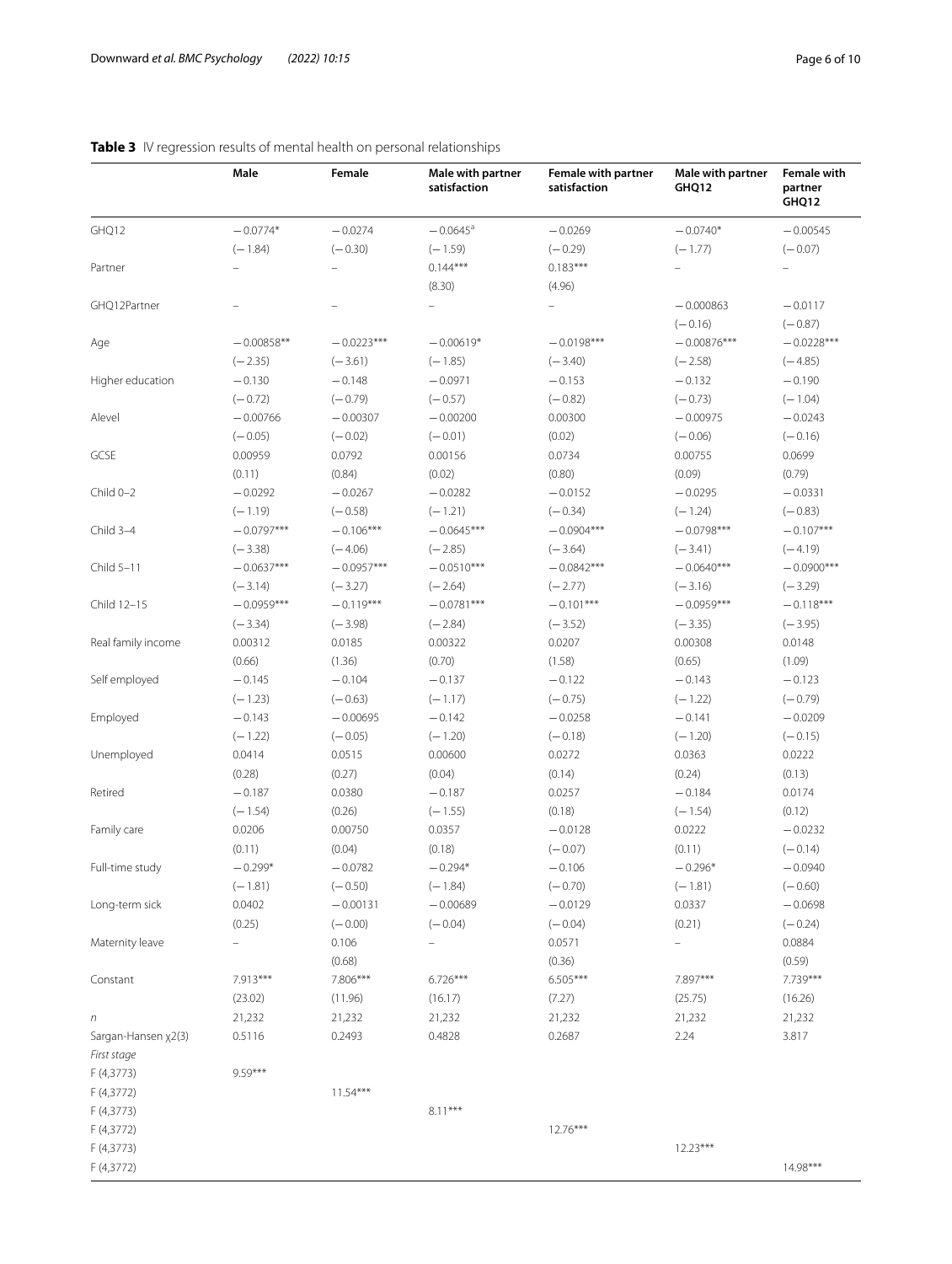#### **Table 3** (continued)

Robust cluster t statistics in parentheses  $*$  p < 0.1;  $**$ p < 0.05;  $***$ p < 0.01  $a$  p  $<$  0.111

The regression results in Table [2](#page-4-0) indicate that for the fxed efects panel data analysis an association between poorer mental health and lower satisfaction with partners is identified for both males and females. The negative sign is consistent with lower mental health (a higher GHQ12 score) coinciding with less satisfaction with partners. The results also show consistent evidence that a higher level of an individual's satisfaction with their partner is also associated with a higher level of their partners satisfaction with them. Similarly, an individual's lower mental health is also associated with a lower satisfaction of their partner with them.

The instrumental variable fixed effects panel data analysis reported in Table [3](#page-5-0) also shows that in the case when the partners satisfaction with them is excluded from the analysis, for males only, a deterioration in mental health causally reduces their satisfaction with partners. Furthermore, although when their partners satisfaction is included in the analysis this relationship becomes insignifcant, the result remains close to conventional signifcance levels at 11.1 percent. Moreover, when their partners mental health is included in the analysis for males there is a statistically signifcant causal efect of a decrease in the mental health of a male reducing satisfaction with their partner. Overall, these results suggest that for females, satisfaction with partners is more likely to be a key driver of mental health because of the general signifcance of the associations in the non-instrumental variable regressions, but, in contrast, there is some evidence that reduced mental health can also reduce satisfaction with partners for males.

The instrumental variable results also show that for males and females a partners' satisfaction with them remains positively associated with their satisfaction with their partner. However, the infuence of a partners' mental health on an individual's satisfaction with their partner also becomes insignificant. These results suggest that satisfaction with partners is the key conduit with which mental health states can become shared by couples once the causal infuence of individuals' mental health on their satisfaction with partners is identifed.

The results also demonstrate a ubiquitous negative association between age and satisfaction with partners and the number of children aged greater than three years in the household. Given the mean age of the sample, the former results are consistent with the literature which suggests that middle aged couples experience a dip in their marital quality [\[52](#page-9-0)], while the latter results support

the long established negative correlation between the presence of children and marital quality [\[57](#page-9-17)].

## **Discussion**

The above results identify a ubiquitous influence of cross-partner satisfaction. The potential for a difference between males and females in the infuence of mental health on satisfaction with partners, moreover, supports previous evidence in the literature. It has been noted for example that for females marital discord adds more to stress [\[29\]](#page-8-24). Moreover, for males, increased symptoms of depression can mediate the impact of stress on relationship satisfaction more [\[30\]](#page-8-25). Such diferences in results between males and females identifed above could be due to diferences in the sense of association between partners. It has been shown that females are more inclined to make use of emotional regulation strategies to mitigate, for example, depressive symptoms  $[58]$  $[58]$  $[58]$ . They also have access to wider social networks that can provide psychological support [\[59](#page-9-19)]. In this sense, relationship building and satisfaction generally, as well as with partners, is integral to mental health.

However, for males it has also been shown that relationships are afected by their perceived independence and not needing emotional support [[60](#page-9-20)]. For example, it has been suggested that a male strategy for coping with depressive symptoms can often involve engaging in increased activity that takes them further from their partners both behaviourally and emotionally. This would reduce the satisfaction with their partner [\[60,](#page-9-20) [61](#page-9-21)].

The study adds to the literature, thus, in demonstrating that in a longitudinal context mental health is an important feature of a happy and satisfed personal relationship for dyadic partners in the UK. However, the analysis also reveals that for males, poorer mental health has the potential to exacerbate feelings of lower satisfaction with partners and hence their well-being. These results are important as they offer supporting evidence for the WHO and the recent NHS policy arguments that health can be viewed as an asset that underpins the well-being and flourishing of individuals. The results indicate, thus, that investment in mental health support in the UK could have intersectoral and cross-cutting impacts on other social care domains such as relationship counselling which need to be accounted for in planning [[62](#page-9-22), [63\]](#page-9-23). Such investment would help to create a virtuous circle within households and further improve mental health and wellbeing. This is because whilst the above analysis identifies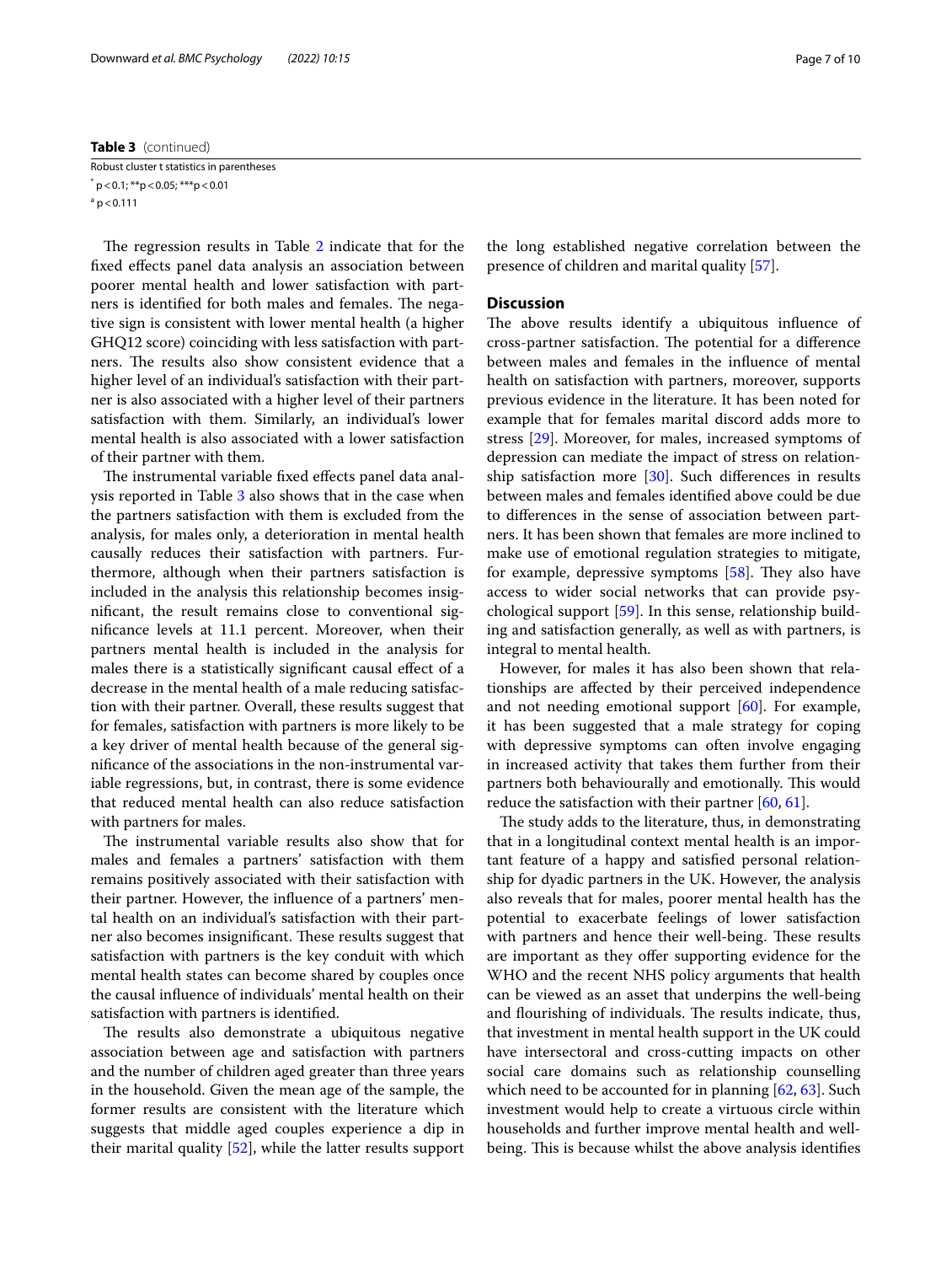some evidence of a causal impact of mental health on the satisfaction with partners for males only, nonetheless the latter is important for both male and female mental health.

This study has limitations. The analysis is based on the UK and hence the generalisation of the results needs further investigation because it is known that gender differences in mental illness vary internationally [\[64](#page-9-24)]. Constrained by the availability of the data, the choice of instruments was restricted to lagged value of mental health, and the dummy variables for the countries in the UK which are selected to capture elements of the national variation in supply of health. Although the shortcomings of the selected instruments have been addressed through appropriate diagnostic statistics with acceptable results, exploration of more focussed sets of instruments would help if available in other data sets. With more disaggregated data instruments could also include measures of the actual supply-side of care represented by the provision of health care services in the individuals' locality. This would provide insight into which specific services might infuence outcomes. To do this, requires the use of spatial and potentially primary data. One logistic cost, however, is likely to be a reduction in the duration of the longitudinal data.

Future research might also focus in a more nuanced way on the pathways in which mental health might infuence marital quality. As noted above, the GHQ12 is an aggregate measure of mental health to which there are distinct components measuring, for example, depression, confidence, being under strain etc.  $[43]$  $[43]$ . Moreover, in the USS other dimensions of marital quality than satisfaction are measured such as dyadic cohesion (through the working together on a project), or afective expression (such as the frequency of kissing a partner). The literature indicates that strain could afect satisfaction [\[30\]](#page-8-25) which can lead to depression [\[52](#page-9-0)]. In this regard, the relationship between items in the GHQ12 and diferent dimensions of marital quality should be explored.

It has also been argued, for example, that well-being is highest for married individuals, and successively declines for those that are cohabiting, dating, single, widowed and divorced [\[65](#page-9-25)]. Moreover, in a dyadic context relationship quality has been shown to refect these fndings such that married couples report the highest relationship quality and cohabitors without marriage plans the lowest marital quality [\[66\]](#page-9-26). Future research might explore with greater granularity the satisfaction with partners experienced in diferent forms of relationships compared to the married and civil partnerships explored in this paper. It might also focus on the transitions between the forms of relationship and the role of satisfaction with partners on the transition. For example, it is known that cohabitation

increasingly precedes marriage especially for those earlier in the life course [[67\]](#page-9-27). Finally, future research might also further explore the cross-partner infuences and interactions of mental health and satisfaction with partners on outcomes for each partner. A structural equation modelling strategy unpicking the pathways of infuence would be relevant to all of these endeavours.

## **Conclusions**

Current UK health policy increasingly seeks to identify health as an asset, playing a role in an integrated care system seeking to promote a more inclusive and productive society, with a focus on the general flourishing of individuals. The literature also recognises the importance of personal relationships in the promotion of health and calls for further longitudinal analysis and causal inference. This study has undertaken the task of addressing causality between mental health and the satisfaction with personal relationship based on a nationally represented longitudinal data in the UK. This is achieved by applying fxed efects instrumental variable panel data estimation.

The analysis above shows that investing in mental health as an asset can improve the well-being of individuals through raising satisfaction with partners which can be amplifed across partnerships. Such investment, it is shown, is particularly important for males for whom there is some evidence that poorer mental health can reduce satisfaction with personal relationships thus potentially creating a vicious circle of decline.

#### **Abbreviations**

SDH: Social Determinants of Health; BHPS: British Household Panel Survey; USS: Understanding Society Survey; GHQ12: 12 Item General Health Questionnaire; WHO: World Health Organisation; UK: United Kingdom; NHS: National Health Service.

#### **Acknowledgements**

Not applicable.

#### **Authors' contributions**

PD planned the analysis and drafted the fnal paper. SR contributed to the development of the analysis and drafts of the paper. HK undertook the data analysis under the supervision of PD. All authors read and approved the fnal manuscript.

#### **Funding**

Funding for this study came from The Health Foundation as part of their Research programme on the Social and Economic Value of Health [https://](https://www.health.org.uk/funding-and-partnerships/programmes/the-social-and-economic-value-of-health) [www.health.org.uk/funding-and-partnerships/programmes/the-social-and](https://www.health.org.uk/funding-and-partnerships/programmes/the-social-and-economic-value-of-health)[economic-value-of-health](https://www.health.org.uk/funding-and-partnerships/programmes/the-social-and-economic-value-of-health) (Award ID: 773005). The design of the research is the sole responsibility of the authors. Feedback on the research outcomes was provided through discussions with a project advisory board at The Health Foundation.

#### **Availability of data and materials**

The datasets analysed during the current study are available from the UK Data Archive Study Number 6614 [https://beta.ukdataservice.ac.uk/datacatalogue/](https://beta.ukdataservice.ac.uk/datacatalogue/studies/study?id=6614) [studies/study?id](https://beta.ukdataservice.ac.uk/datacatalogue/studies/study?id=6614)=6614, <https://doi.org/10.5255/UKDA-SN-6614-12>.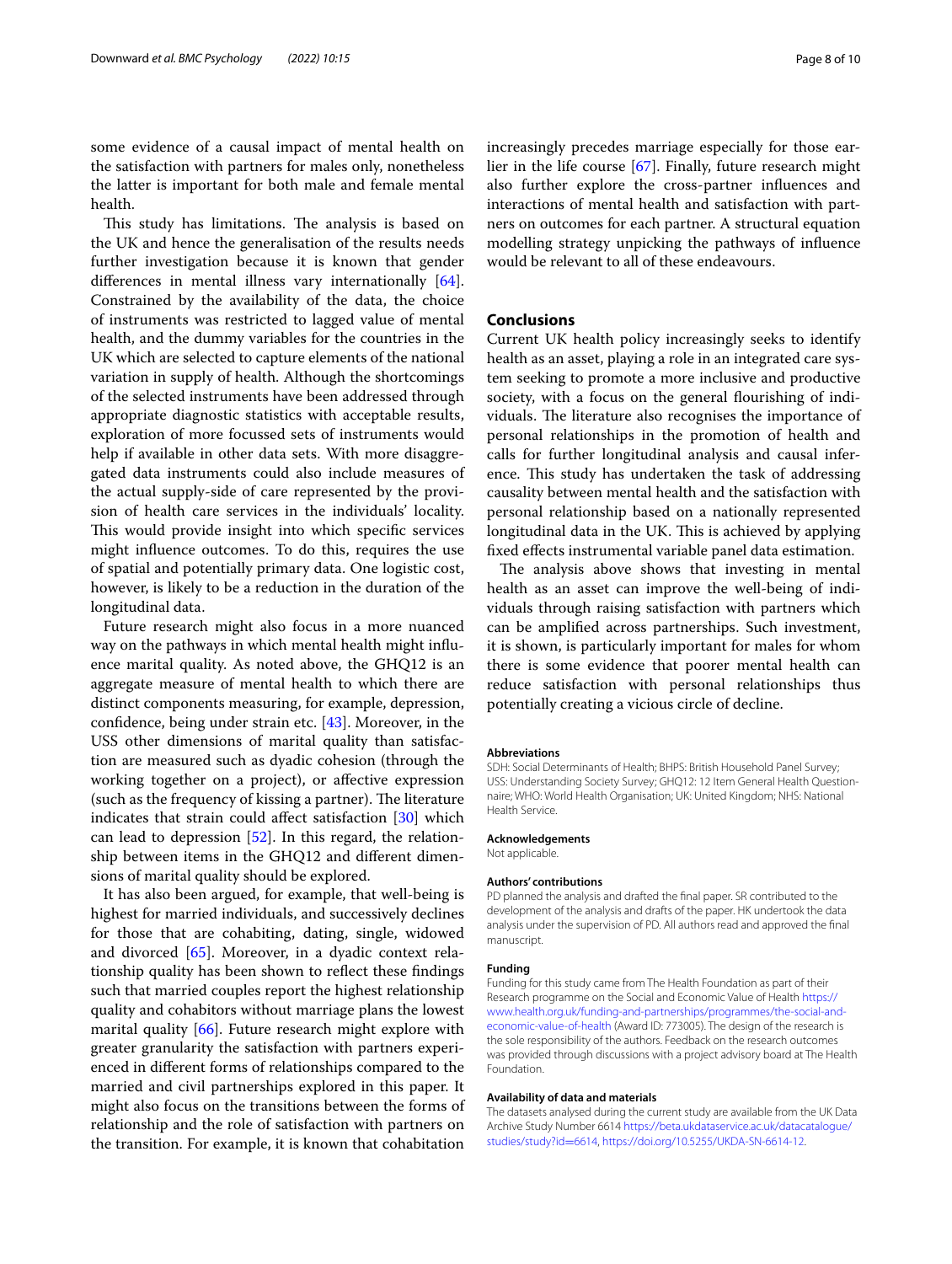## **Declarations**

#### **Ethics approval and consent to participate**

Relevant ethical approval of the research was obtained through Loughborough University's Ethics Approvals (Human Participants) Sub-Committee [https://www.lboro.ac.uk/committees/ethics-approvals-human-participants/](https://www.lboro.ac.uk/committees/ethics-approvals-human-participants/additionalinformation/applicationformsandtemplatesfordownload/) [additionalinformation/applicationformsandtemplatesfordownload/](https://www.lboro.ac.uk/committees/ethics-approvals-human-participants/additionalinformation/applicationformsandtemplatesfordownload/) under HPSC Reference Number: C18-09. Written informed consent was not required from each participant as the data for the harmonised BHPS/USS was accessed under a standard End User Licence arrangement for an academic research project as the data are fully anonymised [https://www.ukdataservice.ac.uk/get](https://www.ukdataservice.ac.uk/get-data/how-to-access/conditions.aspx)[data/how-to-access/conditions.aspx](https://www.ukdataservice.ac.uk/get-data/how-to-access/conditions.aspx). All methods were applied in accordance with the relevant guidelines and regulations.

#### **Consent for publication**

No consent for publication was required as the data are freely available for academic research from the UK Data Archive [https://www.data-archive.ac.uk/.](https://www.data-archive.ac.uk/)

#### **Competing Interests**

The authors declare that they have no fnancial or non-fnancial competing interests.

#### **Author details**

<sup>1</sup> School of Sport, Exercise and Health Sciences, Loughborough University, Ashby Road, Loughborough LE11 3TU, UK. <sup>2</sup>School of Business and Economics, Loughborough University, Ashby Road, Loughborough LE11 3TU, UK. <sup>3</sup> Department of Economics, Policy and International Business, Manchester Metropolitan University, Manchester M15 6BH, UK.

#### Received: 22 April 2021 Accepted: 18 January 2022 Published online: 27 January 2022

#### **References**

- <span id="page-8-0"></span>1. World Health Organization. Rio political declaration on social determinants of health. World Conf Soc Determ Heal. 2011;14(19–21 October):7.
- <span id="page-8-1"></span>2. Public Health England. Improving people's health: applying behavioural and social sciences to improve population health and wellbeing in England. 2018;
- <span id="page-8-2"></span>3. Hanlon P, Carlisle S, Hannah M, Reilly D, Lyon A. Making the case for a "ffth wave" in public Health. Public Health. 2011;125(1):30–6. [https://doi.](https://doi.org/10.1016/j.puhe.2010.09.004) [org/10.1016/j.puhe.2010.09.004.](https://doi.org/10.1016/j.puhe.2010.09.004)
- <span id="page-8-3"></span>4. Baker D. Developing and implementing a robust asset-based approach to public health. Perspect Public Health. 2014;134(3):129–30.
- <span id="page-8-4"></span>5. Ren XS. Marital status and quality of relationships: the impact on health perception. Soc Sci Med. 1997;44(2):241–9.
- <span id="page-8-5"></span>6. Hicks S, Tinkler L, Allin P. Measuring subjective well-being and its potential role in policy: perspectives from the UK Office for National Statistics. Soc Indic Res. 2013;114(1):73–86.
- 7. Office for National Statistics. Measures of national well-being dashboard. 2019 [cited 2019 Dec 9]. [https://www.ons.gov.uk/peoplepopulationandc](https://www.ons.gov.uk/peoplepopulationandcommunity/wellbeing/articles/measuresofnationalwellbeingdashboard/2018-04-25) [ommunity/wellbeing/articles/measuresofnationalwellbeingdashboard/](https://www.ons.gov.uk/peoplepopulationandcommunity/wellbeing/articles/measuresofnationalwellbeingdashboard/2018-04-25) [2018-04-25](https://www.ons.gov.uk/peoplepopulationandcommunity/wellbeing/articles/measuresofnationalwellbeingdashboard/2018-04-25)
- <span id="page-8-6"></span>8. Donnell BGO, Deaton A, Durand M, Halpern D, Layard R. Well-being and policy. 2014 [cited 2020 Jan 15].<https://goo.gl/Qlmx3D>
- <span id="page-8-7"></span>9. Cole MA, Neumayer E. The impact of poor health on total factor productivity. J Dev Stud. 2006;42(6):918–38.
- 10. Belhaj-Bouabdallah Y. Population, Health and Consumption. World Scientifc Book Chapters 2017, pp. 113–142.
- 11. Holt-Lunstad J, Smith TB, Baker M, Harris T, Stephenson D. Loneliness and social isolation as risk factors for mortality. Perspect Psychol Sci. 2015;10(2):227–37. <https://doi.org/10.1177/1745691614568352>.
- <span id="page-8-8"></span>12. Coll-Planas L, del Valle GG, Bonilla P, Masat T, Puig T, Monteserin R. Promoting social capital to alleviate loneliness and improve health among older people in Spain. Health Soc Care Community. 2017;25(1):145–57. [https://](https://doi.org/10.1111/hsc.12284) [doi.org/10.1111/hsc.12284](https://doi.org/10.1111/hsc.12284).
- <span id="page-8-9"></span>13. Peplau LA, Perlman D. Blueprint for a social psychological theory of loneliness. Love Attract. 1979;33:Note 9-108.
- <span id="page-8-10"></span>14. Frey BS, Stutzer A, Benz M, Meier S, Luechinger S, Benesch C. Marriage and happiness. In: Frey BS, editor. happiness. MIT Press: Cambridge; 2008. p. 87–92 (**A Revolution in Economics**).
- <span id="page-8-11"></span>15. Kahn RL, Antonucci TC. Convoys over the life course: attachment, roles, and social support. Life-span Dev Behav. 1980;3:253–86.
- <span id="page-8-12"></span>16. Antonucci TC, Ajrouch KJ, Birditt KS. The convoy model: explaining social relations from a multidisciplinary perspective. Gerontologist. 2014;54(1):82–92.
- <span id="page-8-13"></span>17. Robles TF, Kiecolt-glaser JK. The physiology of marriage: pathways to health. Physiol Behav. 2003;79:409–16.
- <span id="page-8-14"></span>18. Ross CE, Mirowsky J, Goldsteen K. The impact of the family on health: the decade in review. J Marr Fam. 1990;52(4):1059–78.
- <span id="page-8-15"></span>19. Lindström M. Marital status, social capital, material conditions and self-rated health: a population-based study. Health Policy (N Y). 2009;93(2–3):172–9.
- <span id="page-8-16"></span>20. Ben-Shlomo Y, Smith GD, Shipley M, Marmot MG. Magnitude and causes of mortality diferences between married and unmarried men. J Epidemiol Community Health. 1993;47(3):200–5.
- <span id="page-8-17"></span>21. Newton NJ, Ryan LH, King RT, Smith J. Cohort diferences in the marriage-health relationship for midlife women. Soc Sci Med. 2014;116:64– 72.<https://doi.org/10.1016/j.socscimed.2014.06.040>.
- <span id="page-8-18"></span>22. Northouse LL, Mood D, Templin T, Mellon S, George T. Couples' patterns of adjustment to colon cancer. Soc Sci Med. 2000;50:271–84.
- 23. Haley WE, LaMonde LA, Han B, Burton AM, Schonwetter R. Predictors of depression and life satisfaction among spousal caregivers in Hospice: application of a stress process model. J Palliat Med. 2003;6:215–24.
- <span id="page-8-19"></span>24. Korporaal M, Broese Van Groenou MI, Van Tilburg TG. Efects of own and spousal disability on loneliness among older adults. J Aging Health. 2008;20:306–25.
- <span id="page-8-20"></span>25. Guner N, Kulikova Y, Llull J. Reprint of: Marriage and health: selection, protection, and assortative mating. Eur Econ Rev. 2018;109:162–90.
- <span id="page-8-21"></span>26. Beach SRH, Katz J, Kim S, Brody GH. Prospective efects of marital satisfaction on depressive symptoms in established marriages: a dyadic model. J Soc Pers Relat. 2003;20(3):355–71.
- <span id="page-8-22"></span>27. Carr D, Freedman VA, Cornman JC, Schwarz N. Happy marriage, happy life? Marital quality and subjective well-being in later life. J Marriage Fam. 2014;76(5):930–48.
- <span id="page-8-23"></span>28. Umberson D, Williams K, Powers DA, Liu H, Needham B. You make me sick: Marital quality and health over the life course. J Health Soc Behav. 2006;47(1):1–16.
- <span id="page-8-24"></span>29. Proulx CM, Helms HM, Buehler C. Marital quality and personal wellbeing: a meta-analysis. J Marriage Fam. 2007;69(3):576–93.
- <span id="page-8-25"></span>30. Falconier MK, Nussbeck F, Bodenmann G, Schneider H, Bradbury T. Stress from daily hassles in couples: its effects on intradyadic stress, relationship satisfaction, and physical and psychological well-being. J Marital Fam Ther. 2015;41(2):221–35.
- <span id="page-8-26"></span>31. Goldfarb MR, Trudel G. Marital quality and depression: a review. Marriage Fam Rev. 2019;55(8):737–63. [https://doi.org/10.1080/01494929.](https://doi.org/10.1080/01494929.2019.1610136) [2019.1610136.](https://doi.org/10.1080/01494929.2019.1610136)
- <span id="page-8-27"></span>32. Robles TF, Slatcher RB, Trombello JM, McGinn MM. Marital quality and health: a meta-analytic review. Psychol Bull. 2014;140(1):140–87.
- <span id="page-8-28"></span>33. Stiglitz JE, Sen A, Fitoussi J-P. Report by the Commission on the Measurement of Economic Performance and Social Progress. 2009;
- <span id="page-8-29"></span>34. Braveman P, Gottlieb L. The social determinants of health: it's time to consider the causes of the causes. Public Health Rep. 2014;129(1\_ suppl2):19–31.<https://doi.org/10.1177/00333549141291S206>.
- 35. Huppert FA, Baylis N, Keverne B. Introduction: why do we need a science of well-being? Philos Trans R Soc B Biol Sci. 2004;359(1449):1331–2.
- <span id="page-8-33"></span>36. Pietromonaco PR, Collins NL. Interpersonal mechanisms linking close relationships to health. Am Psychol. 2017;72(6):531–42. [https://doi.org/](https://doi.org/10.1037/amp0000129) [10.1037/amp0000129.](https://doi.org/10.1037/amp0000129)
- <span id="page-8-30"></span>37. Umberson D, Karas Montez J. Social relationships and health: a fashpoint for health policy. J Health Soc Behav. 2010;51(1\_suppl):S54-66.
- <span id="page-8-31"></span>38. Wang J, Lloyd-Evans B, Giacco D, Forsyth R, Nebo C, Mann F, et al. Social isolation in mental health: a conceptual and methodological review. Soc Psychiatry Psychiatr Epidemiol. 2017;52(12):1451–61.
- <span id="page-8-32"></span>39. Gnambs T, Staufenbiel T. The structure of the General Health Questionnaire (GHQ-12): two meta-analytic factor analyses. Health Psychol Rev. 2018;12(2):179–94. [https://doi.org/10.1080/17437199.2018.1426484.](https://doi.org/10.1080/17437199.2018.1426484)